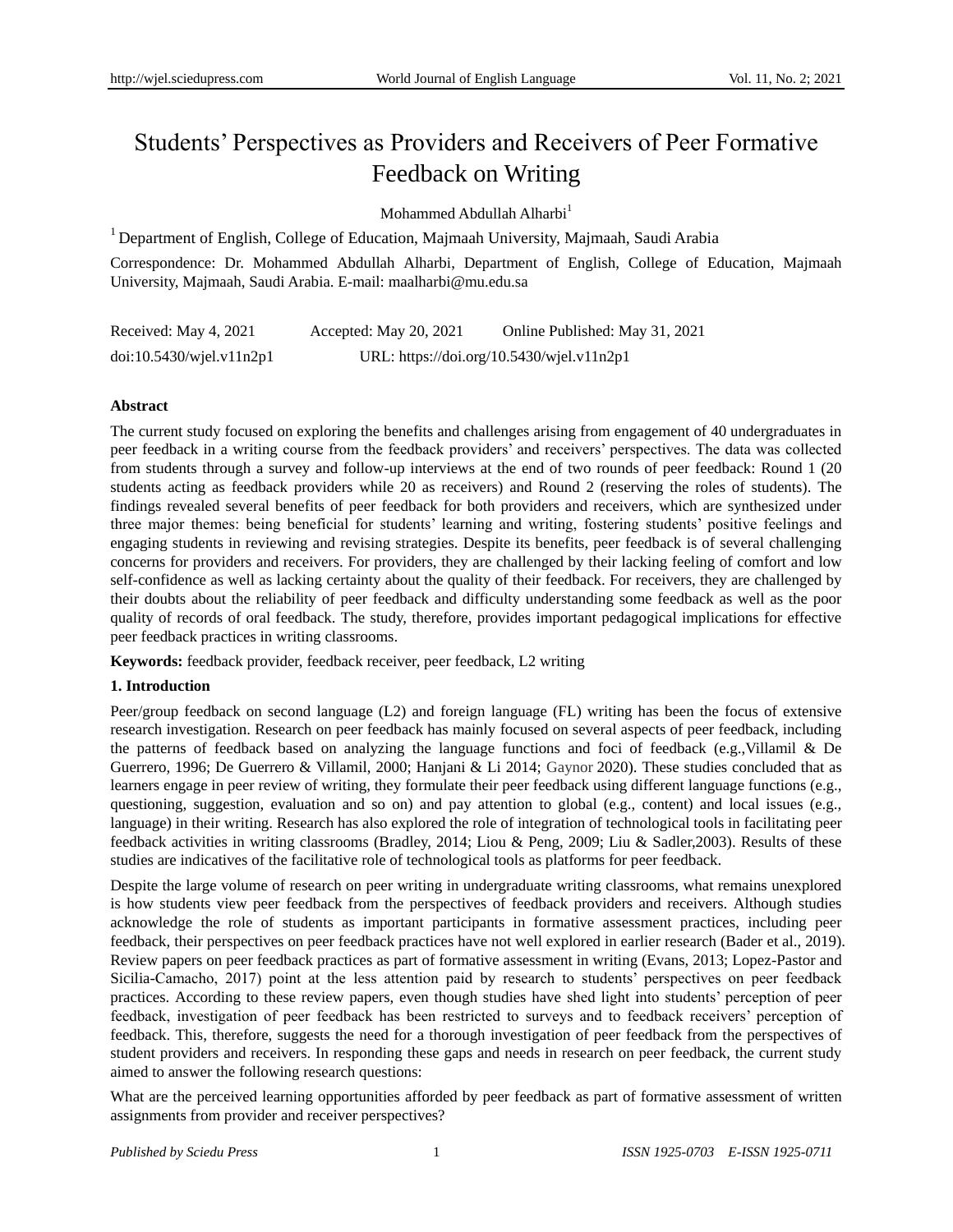What are the major challenges encountered by the students in peer feedback from provider and receiver perspectives?

#### **2. Literature Review**

## **Benefits of peer feedback from providers' and receivers' perspectives**

The literature review points at several benefits of peer feedback for feedback providers. First, student providers assume the role of readers of texts of classmates, similar to their own texts, respond to them and evaluate them (Cho & MacArthur, 2011; Holliway & McCutchen, 2004; Kazemi et al.,2018). Moreover, besides critical judgment of peers' assignments from the perspectives of evaluators, student providers become more responsible for learning, actively reflect on their own assignments and better understand the standards of assignments (Cho & MacArthur,2011; van Popta et al., 2017).

As a result of giving peer feedback, student providers can improve their own work even before receiving feedback from peers by transferring ideas generated through feedback-giving to their work and by exposure to peers' work (Kwok, 2008; Ion et al. 2018; Nicol et al., 2014). They also become aware of the problems and issues in their own writing and learn from peers' writing by comparing peers' writing to their writing (Huisman, Saab, van Driel & den Broek, 2018). Giving feedback is an opportunity for providers to learn from reading and evaluating peers' writing about their writing (Kazemi et al., 2018; Tian & Li 2019), reflect on their own writing and develop a better understanding of the quality of their writing (McConlogue 2015). In other words, giving feedback enables student providers to critically reflect on their texts or obtain critical insights into their own writing (Liu et al., 2001). The result of giving feedback is its indirect effect on student providers' writing performance (Cho & MacArthur, 2011; Holliway & McCutchen, 2004).

Research has also explored peer feedback in relation to student providers' emotions and social relationships. As feedback providers, students prefer providing positive feedback rather than negative feedback because positive feedback plays a role in encouraging receiver peers, creating a friendly atmosphere and avoiding embarrassment and conflicts with them (Tian & Li 2019). Moreover, students use strategies and ways of formulating and giving feedback, such as approaching their audience/readers, toning down their critiques and directness, and avoiding harshness in their comments in order to maintain good relationships with peers (Bradley, 2014). Giving feedback also fosters students' confidence (Kazemi et al., 2018).

Providing feedback engages students in different cognitive and metacognitive processes such as detecting or identifying problems in their peers' writing, diagnosing or interpreting them and providing solutions in the form of revisions (Cho & MacArthur, 2011) as well as critical thinking, mentoring and regulation (Liu et al., 2001). Besides, providers of feedback assume active roles in the learning process, became more responsible and committed to the task, practice the language, enjoy acting as decision–makers and evaluators (Kwok, 2008; Ion et al. 2018) and learn how to construct their comments (Kazemi et al., 2018). It also requires students to provide explanations of the issues and problems in their peers' writing. This, in turns, enables providers to clarify and make their points explicit to peers (Cho & MacArthur, 2011; Nicol, 2009). Student providers become aware of the role of providing peer feedback in improving their reviewing skills (Bader et al., 2019).

Several scholars have explored peer feedback from receivers' perspectives. Findings have revealed several potential benefits of peer feedback for receivers. This includes revising assignments, improving specific areas of writing (e.g., how to put numerical data) and being a source of motivation for them (Nicol et al.,2014). Student receivers also become aware of the role of feedback, incorporate feedback in revising their writing, enhance their active learning, use cognitive and metacognitive strategies and improve their integration of knowledge in writing and acceptance of others (Ion et al., 2018).

For student receivers' feelings, students most often desire their peer comments or feedback on grammatical issues in their writing, vocabulary, clarity and development of ideas and fluency (Kwok, 2008). Moreover, they prefer receiving negative feedback than positive feedback, especially when it is provided in the written forms. They also have positive attitudes towards peer feedback by valuing both written and oral feedback for being accurate and objective (Tian & Li, 2019).

According to Bader et al. (2019), most students are satisfied about peer feedback as informal learning beyond the classroom context. Students also use various strategies in acting upon peer feedback: following exactly the same points delivered through feedback, going beyond the points of feedback, making major and minor revisions and incorporating most peer suggestions in writing (Bader et al., 2019; Tian & Li, 2019).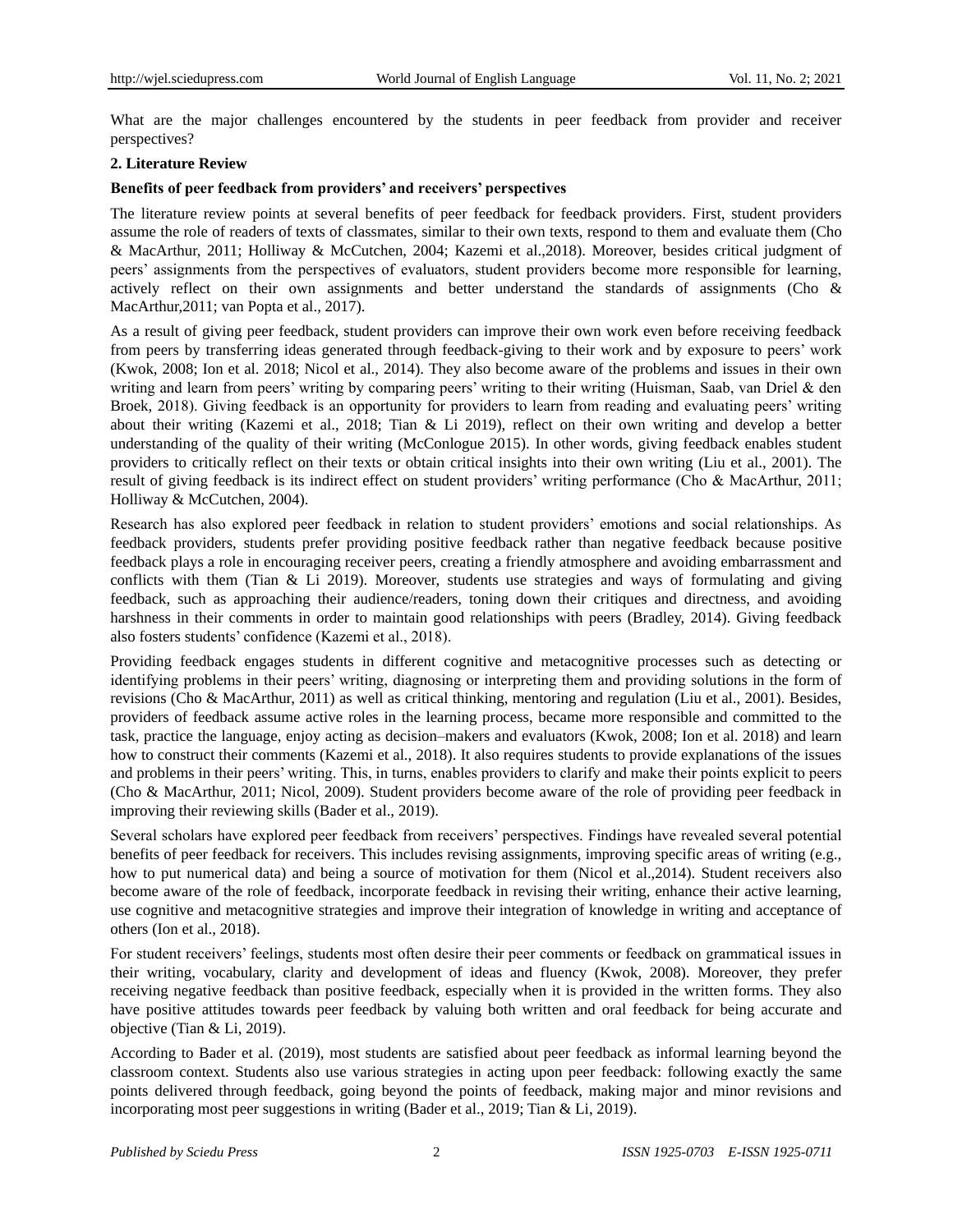## **Challenges in peer feedback from providers' and receivers' perspectives**

Previous research has identified several challenging issues and concerns arising from peer feedback for student providers. Student providers are challenged by their perceived low confidence on the accuracy of their feedback. This is because they provide feedback based on their opinions, and some others appear uncertain about their feedback. Other initial concerns about feedback providing are students' first time experience in providing comments on their peers' writing, their initial impressions, such as shyness about the quality and details of their comments (Bradley, 2014).

For feedback receivers, McConlogue (2015) reported some challenges, including interpretation of peer feedback and receiving some inaccurate feedback. Other issues involve student receivers' uncertainty about and perception of the low quality of peer feedback (Cartney, 2010), misperception of the power assumed by providers of feedback (Liu & Carless, 2006) as well as their low confidence on peer feedback (Tian & Li 2019). Students' mixed perception of peer feedback in writing is due to its less facilitative role in enhancing their writing as perceived by them, the equality of their peers' (feedback providers) and their own status and language proficiency, the inadequate specificity of peer feedback (it does not point at all mistakes in writing) and the insufficient amount of positive feedback on their writing (Maarof et al., 2018).

Of the main challenging concerns about peer feedback as expressed by some student receivers are the poor quality of feedback they received, and the lack of effort in providing constructive feedback. Therefore, engaging more than one student in providing feedback on a single text is necessary to receive good quality feedback (Nicol et al., 2014). Another challenging concern is students' questioning of the ability of peers to give accurate feedback for they are not as knowledgeable and experienced as teachers. Hence, peer feedback may not be viewed by them as constructive and useful directions in the revision process. Moreover, failure of some students to take actions upon some feedback is another challenge, which could be due to their lack of trust on the quality of peer feedback (Bader et al. 2019).

Despite the above literature review on the benefits and challenges in peer feedback from the perspectives of providers and receivers, only a few studies have reported a thorough exploration of this research topic from the perspectives of both (e.g., Ion et al., 2018). Therefor, The current study will shed light on peer feedback as part of formative assessment in the EFL context from students' perspectives as feedback providers and receivers which there is no study has covered in the previous literature.

## **3. Methods**

## **Study setting**

The current study was conducted in a writing classroom at Majmaah university during the first semester of the academic year of 2018. The writing class consists of 40 male students only (due to the male-female separated campuses in the country) who were joining the second level in the English Department. The course introduces students to essay writing (e.g., descriptive, narrative and argumentative essay writing). It is taught by one instructor and classes are delivered using the text book as a reference as well as peer and group writing activities and peer and instructor feedback. The peer feedback activities reported in this study were part of students' formative assessment in the course.

## **The data collection procedure**

The data collection procedure (Figure 1) was performed following three main stages during which the feedback activities were performed by the students and the data collection was performed by the researcher, who is the instructor of the course. However, prior to the procedure, the students were informed of the peer feedback activities in the course and were trained on how to provide and receive peer feedback through samples during one class. The training session also introduced the students to clear instruction on peer feedback, including the aspects of writing that their feedback should focus on according to the criteria in the task assessment: content, organization and coherence and language, including grammar, vocabulary and mechanics of writing.

*Published by Sciedu Press* 3 *ISSN 1925-0703 E-ISSN 1925-0711* In the first and second stages, each group of 20 students (S1-20 & S21-40) acted as both providers and receivers of peer oral and written feedback on their essays. At the end of each stage, the researcher administered an electronic monkey survey that was developed from earlier research (Kazemi et al. 2018; Ion et al., 2018; Tian & Li, 2019) and individual interviews with students acting providers and receivers of feedback. So after completing the two stages, each student has been already surveyed and interviewed twice: one time as a provider of and one time as a receiver of peer feedback. The survey, consisting of 27 items to which students responded using the five Likert Scale: Strongly Disagree; Disagree; Neutral; Agree; Strongly Agree, covers three main aspects of providing and receiving feedback or the benefits of peer feedback: its value for learning and writing, its role in fostering students' positive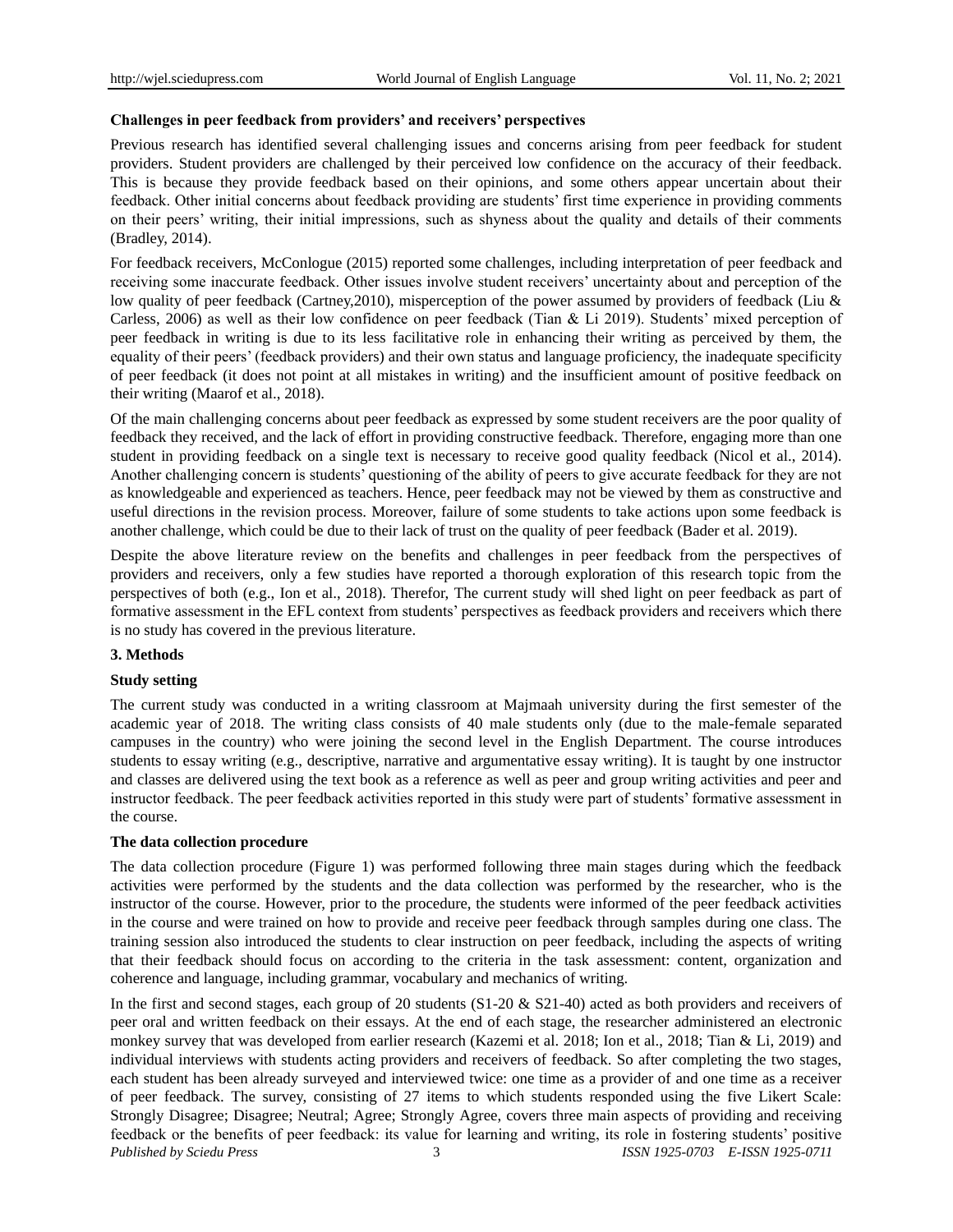affective feelings and its role in engaging learners in reviewing and revision strategies. The individual interview consists of several questions prepared by the researcher according to the focus of the survey and also based on the literature of previous related research (See Appendix).

The third stage involved preparation of the collected data for analyses. In this regard, the individual interviews recorded in the previous two stages were listened to by the researcher carefully. Then, each individual recorded interview was changed into a manual written transcript by the researcher. Then, the transcripts of the interviews with feedback providers and receivers were organized into two separate word files which were later subjected to a thematic analysis. In this stage, the students' responses to the electronic survey were also imported into an excel file for the purpose of preparing it for the SPSS later.



Figure 1. An illustration of the study procedure

## **Data analysis**

Prior to administering the survey, the survey was validated by three experts in the same area. Their feedback was taken into account and some items were modified accordingly. Moreover, the reliability of the questionnaire using Cronbach Alpha" was 92.6, which is high. The data collected through the survey was analyzed using a quantitative analysis through SPSS, specifically descriptive statistics, including the number of responses to each item and the mean value (M). The rank of the mean score for each item was also valued within this range:  $5-3.67 =$  High; 3.66-2.34= Moderate; 2.33-1.00=Low used in most social science research.

For the follow-up interviews with students as both providers and receivers of feedback, the interviews which had been transcribed verbatim were analyzed using a thematic analysis. The thematic analysis was performed by two independent researchers following several steps. First, the transcribed interviews were read carefully several times to get familiar with them. Then, codes were developed based on the survey results: the value of peer feedback, fostering students' positive feelings and engaging learners in reviewing and revising strategies. This coding helped the researcher to find sub-themes that support the results of the survey as an answer to the first research question of the study. For the residuals of the follow-up interviews that did not suit such developed codes, they were read again and line-by-line coding was used based on the literature review. Most of the emergent categories or themes from this step of coding related to the challenges faced by learners in providing and receiving peer feedback were used to answer the second research question.

The process of coding the follow-up interviews was iterative, involving regular meetings and discussions between the two researchers. The themes and sub-themes were compared and disagreements were resolved and the main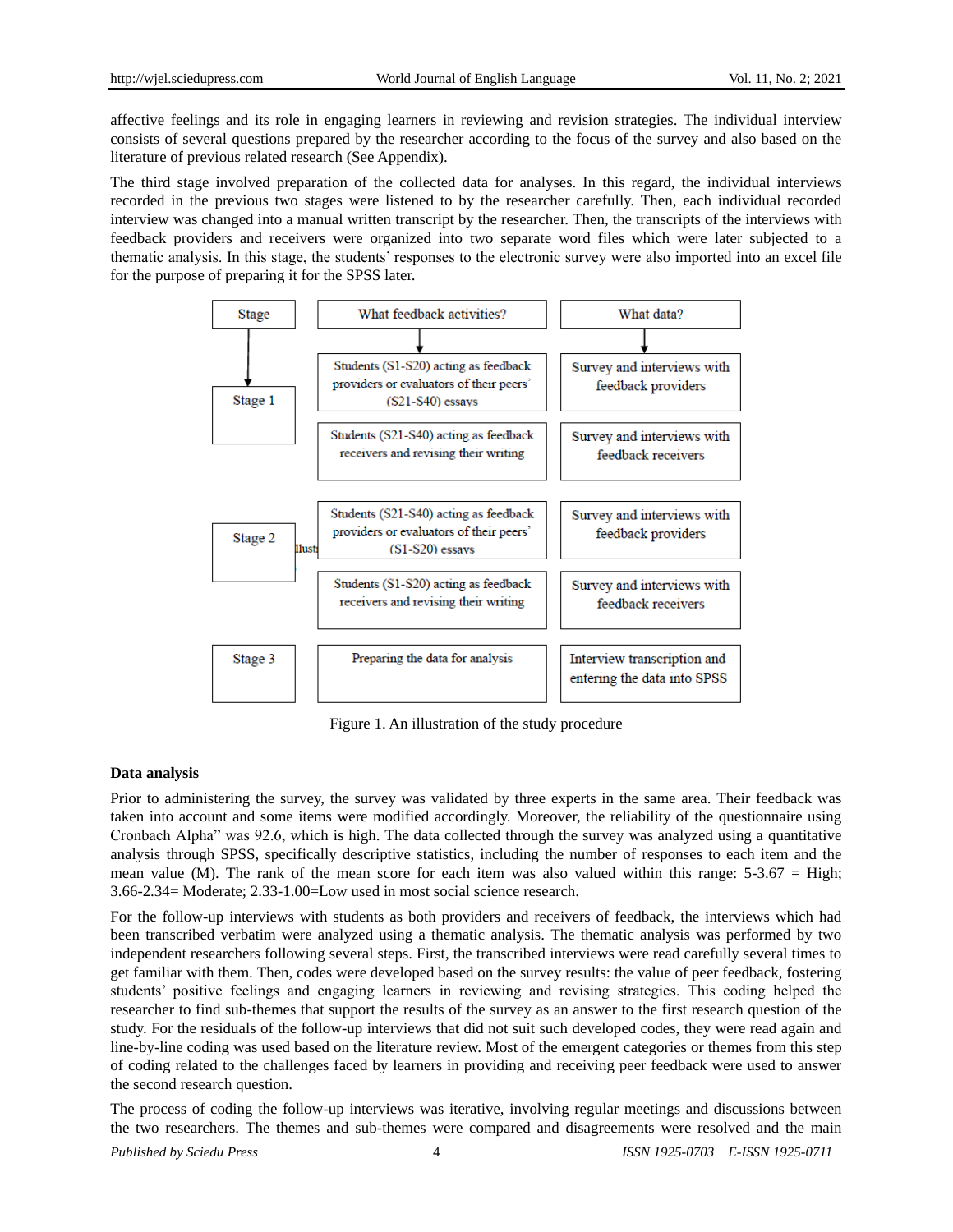themes generated from the interviews were represented with excerpts extracted from the follow-up interviews.

#### **4. Findings**

#### **Students' perspectives on peer feedback**

## *Being beneficial for learning and writing*

The students' responses to the seven statements of the survey (Table 1) are evidence on their perceived value of peer feedback on writing for both providers and receivers. Both providers and receivers perceived the value of peer feedback as a strategy for learning  $(M=3.71 \& 3.82)$  and its role in helping them to engage in active learning (M=4.101 & 3.91). Moreover, peer feedback was perceived by student providers and receivers as an opportunity for comparing their previous knowledge with that of their peers ( $M=3.92 \& 3.93$ ) and for integrating their knowledge of the subject  $(M=3.20 \& 3.15)$ .

The student receivers and providers also reported their highly positive attitudes towards peer feedback, specifically its role in improving their writing  $(M=3.17 \& 4.22)$ . Their responses also demonstrate the perceived role of feedback in enhancing the content and idea development (M=4.13  $\&$  4.37) and the organization of ideas in their writing (M= 2.81 & 2.95) as well as the language use in their writing  $(M=3.12 \& 4.42)$ .

| Statement                                                | N         |           | Mean      |           |
|----------------------------------------------------------|-----------|-----------|-----------|-----------|
|                                                          | Providers | Receivers | Providers | Receivers |
| Feedback is a useful learning strategy for me.           | 36        | 34        | 3.71      | 3.82      |
| Feedback has helped me learn more actively.              | 37        | 33        | 4.10      | 3.91      |
| Feedback has allowed me to compare my previous           | 36        | 38        | 3.92      | 3.93      |
| knowledge with the knowledge of others.                  |           |           |           |           |
| Feedback has helped me integrate the knowledge of the    | 38        | 37        | 3.20      | 3.15      |
| subject.                                                 |           |           |           |           |
| Feedback has been significant in improving my writing.   | 37        | 37        | 3.17      | 4.22      |
| Feedback has helped me to enrich the content of my       | 39        | 39        | 4.13      | 4.37      |
| writing.                                                 |           |           |           |           |
| Feedback has helped me to improve the organization of my | 36        | 37        | 2.81      | 2.95      |
| writing.                                                 |           |           |           |           |
| Feedback has helped me to improve the language of my     | 37        | 39        | 3.12      | 4.42      |
| writing.                                                 |           |           |           |           |

Table 1. Results of students' perceived value of giving and receiving feedback

From the above results, the student receivers' perception of peer feedback and its value in their learning and writing is more positive than that that of student providers in all aspects except for the role of peer feedback in active learning and integrating the knowledge of the subject. Moreover, in all aspects of the value of peer feedback in learning and writing, both student providers and receivers hold a moderately positive perception of the role of feedback in integrating the knowledge of the subject and in improving the organization of ideas in writing since the mean values fall within the range of moderately positive perception (2.34-366). Unlike feedback receivers, feedback providers hold a moderately positive perception of the role of peer feedback in improving their writing and in improving the language of their writing.

The findings obtained from the follow-up interview support the above results of the survey and also offer further elaboration of the role of feedback in enhancing writing from student providers. First, most of them described it as a useful learning process in which they assumed active roles: "*I found it really interesting and a kind of" active learning for me because when I was pointing at issues, I found it like: Ok I know this and evaluate my classmates' writing*" (Interviewee 23). Secondly, it engaged them in comparing their peers' writing to their own and therefore, they enhanced their writing: "*We can always check others' writing and compare it to ours. So it's kind of revision for us"* (Interviewee 36). Moreover, when asked about the aspects of writing that providing feedback helped them to enhance in their writing, some of the interviewees stated that they commented on all different issues stated in the instruction: "*I think that providing feedback helped me to enhance almost all aspects of my writing"* (Interviewee 26), while some others highlighted their focus on content and language issues in writing: *"I learned to look at the grammatical aspects as well and the whole content of my writing as a result of providing feedback on my classmates' writing"* (Interviewee 10).

For feedback receivers, the follow-up interviews are indicatives of their positive views on the role of peer feedback.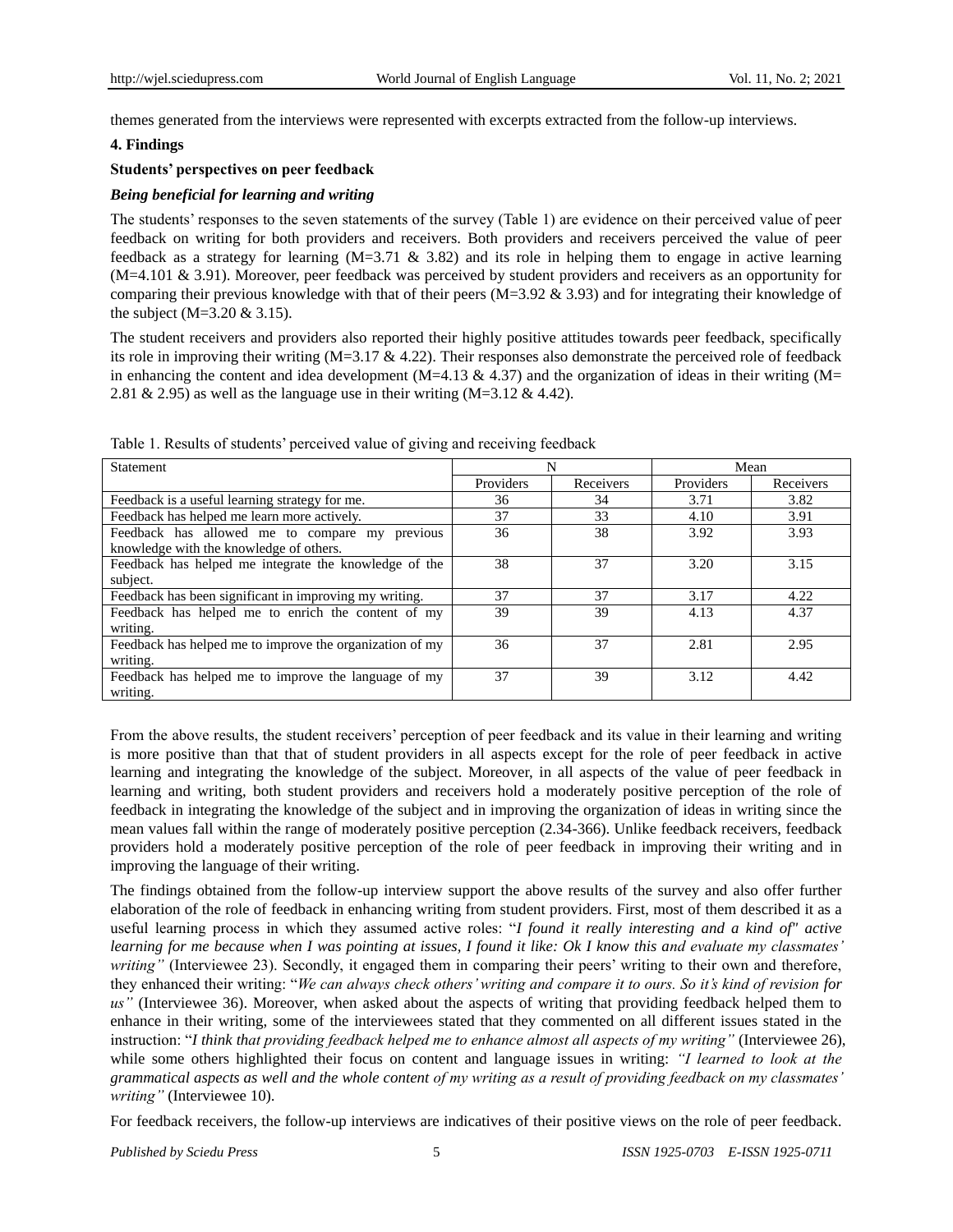First, most of the students in the follow-up interview expressed their positive views on the role of receiving peer feedback by describing it as helpful, beneficial, useful and valuable. For instance, as stated by one of them: *"I like receiving feedback from my classmates. It's really helpful for me and I improved my learning or knowledge"* (Interviewee 7). Moreover, the majority of them agree that the feedback they received helped them to focus on the content and language issues: *"The feedback made me realize there was a lot of issues in my content and mistakes that I did not realize when I was writing, which is so good to get to know them especially in my classmates' comments"* (Interviewee 1). Only a few interviewees stated that they received few comments from peers on issues related to organization: *"I can say that only a few comments I received from peers on organization of my ideas"* (Interviewee 18).

# *Fostering students' positive feelings*

The second important emerging theme from the data is students' feelings upon providing and receiving peer feedback. As shown in Table (2), since the first three items focus on three aspects of students' feelings that are applicable to both providers and receivers, we can see that the role of peer feedback in improving students' acceptance of others is more positively perceived by feedback providers  $(M=4.11)$  than feedback receivers  $(M=3.12)$ . However, student receivers' perception of the role of peer feedback in increasing their confidence in others and their satisfaction of feedback is more positive (M=3.62 & 4.17) than the perception of feedback providers (M=3.13 & 4.12). This result is supported by the follow-up interviews. While the majority of student receivers talked about their enhanced satisfaction and confidence in others as a result of feedback receiving: "*As a receiver of feedback, I feel more confident now and satisfied because after reading more comments from peers, I made more changes to my writing*" (Interviewee 20), only some of the student providers talked about this in the follow-up interviews: "*As a provider of feedback, I am more confident and more satisfied with my feedback*" (Interviewee 30).

The students' responses to the other four items of the survey focus on their feelings over providing and receiving positive and negative/critical feedback on writing. When giving feedback, students hold a preference for positive feedback (M=4.12) than negative feedback (M=2.70). This result is elaborated by the follow-up interviews. The preference for positive feedback among providers of feedback is attributed to their avoidance of hurting/damaging their peers' (feedback receivers) feelings/emotions as a result of providing negative and critical feedback on their writing: *"When we provide feedback, I think we should not be critical and give negative points because, as you know, we're all humans and make errors"* (Interviewee 6).

In contrast, student receivers tend to have a preference for negative feedback  $(M=4.01)$  than positive feedback (M=2.19). This is due to the fact that student receivers seem to be aware of the need for peer feedback that is constructive and that points at the issues in their writing even if it is negative because this will help them to revise and improve their writing: *"I would say I like to receive negative and critical feedback from my classmates because ah I mean this is to make my writing better*" (Interviewee 31).

| Statement                                                  |                |                | Mean           |                |
|------------------------------------------------------------|----------------|----------------|----------------|----------------|
|                                                            | Providers      | Receivers      | Providers      | Receivers      |
| Peer feedback has improved my acceptance of others.        | 37             | 38             | 4.11           | 3.12           |
| Peer feedback has increased my confidence in others.       | 39             | 39             | 3.13           | 3.62           |
| I am satisfied with peer feedback in this course.          | 38             | 37             | 4.12           | 4.17           |
| I like to give positive feedback on my peer's writing.     | 37             | Not applicable | 4.12           | Not applicable |
| I like to give negative feedback on my peer's writing.     | 36             | Not applicable | 2.70           | Not applicable |
| I like to receive positive feedback from my peer on my     | Not applicable | 39             | Not applicable | 2.19           |
| writing.                                                   |                |                |                |                |
| I like to receive negative and critical feedback from my   | Not applicable | 39             | Not applicable | 4.01           |
| peer on my writing.                                        |                |                |                |                |
| I like to offer oral feedback on my peers' writings.       | 39             | Not applicable | 4.29           | Not applicable |
| I like to offer written feedback on my peers' writings.    | 38             | Not applicable | 2.86           | Not applicable |
| I like listening to my peers' oral feedback on my writing. | Not applicable | 38             | Not applicable | 2.91           |
| I like reading my peers' written feedback on my writing.   | Not applicable | 39             | Not applicable | 4.31           |

Table 2. Results of students' positive feelings over giving and receiving feedback

In this study, the other remaining four items of the survey in focus on students' preferences for the mode of feedback: oral vs. written feedback. From the perspectives of providers, oral feedback is highly preferred  $(M= 4.29)$  than written feedback (M=2.86) on their peers' writing. One reason for this higher tendency to offer oral feedback among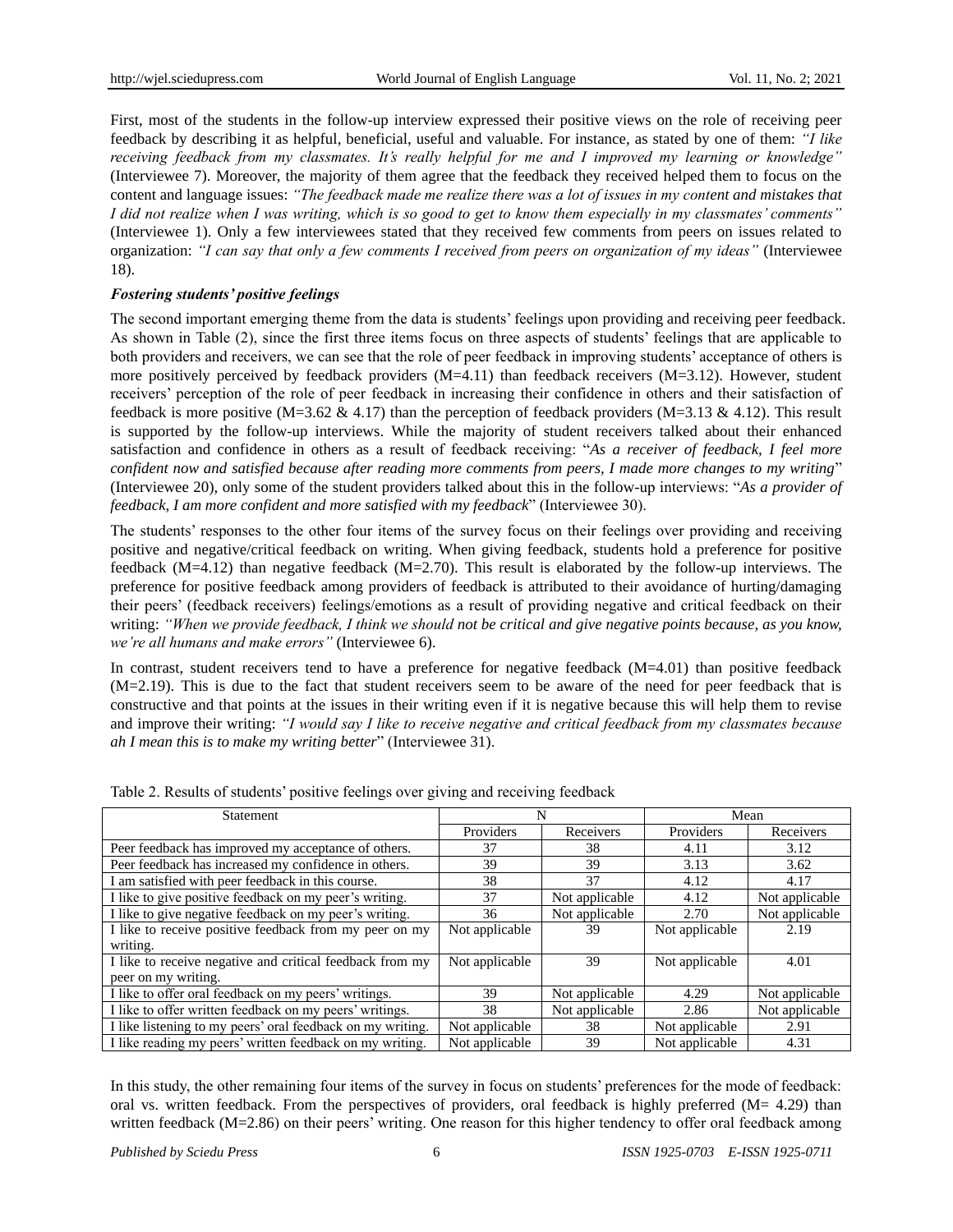student providers, illustrated by the follow-up interviews, is that oral feedback is often provided in real or face-to-face conversations and given immediately and requires an immediate response from its receiver: *"I would prefer to give oral feedback because the feedback is given in talk, immediately and even immediate responses"*  (Interviewee 3). Another important reason behind their preference for giving oral feedback is the shorter time needed in composing oral feedback in comparison to composing written feedback: *"Yup I like to give oral feedback because you know? It takes just a short time to say the feedback or speak it"* (Interviewee 19).

On the other hand, being investigated from the perspectives of feedback receivers, written feedback is highly preferred to be received by students  $(M= 4.31)$  than oral feedback on their writing  $(M=2.91)$ . Based on the follow-up interviews, why those students prefer written feedback is due to the time offered for student receivers to read and re-read written feedback as opposed to oral feedback: *"I prefer online written feedback because of the time. Ah I mean we get the time to read and modify our drafts*" (Interviewee 24). Moreover, since written feedback is attached to the exact part of the written text where the issue/error is identified, it becomes easier for student receivers to understand and revise exactly the same issue/error in writing: *"I prefer written feedback. I can see the feedbacks and mistakes I made at the same page"* (Interviewee 16).

#### *Engaging students in reviewing and revising strategies*

This final part of the survey comprising eight items focuses on perspectives on strategies used by students in giving and receiving peer feedback. From the results in Table (4), in providing peer feedback, students reported their use of several cognitive and metacognitive strategies: careful reading (M=4.2) and careful evaluation (M=4.25) of their peers' writing based on the instruction, highlighting the issues and errors in their writing (M=3.81) and trying to be clear and specific about the issues and errors in their peers' writing (M3.77). All these strategies reported by student providers of feedback fall within the high mean range. Some of these strategies used by students in providing feedback were also supported by the follow-up interviews. For instance, most of them acknowledged their careful reading of their peers' texts and attempts in understanding them and pointing at the issues from readers' perspectives: *"I read and tried to understand the whole text to be able to point at some confusing parts because as a reader, I wanted to understand what the writer was trying to say. Then, I marked the errors or mistakes and gave comment on them*" (Interviewee 32). They also talked about their following of the instruction and reference to the course: "*I also followed the criteria the doctor gave and I referred to the slides of the course to look at knowledge"*  (Interviewee 7).

| Statement                                                                                         |    | Mean |
|---------------------------------------------------------------------------------------------------|----|------|
| When giving feedback, I carefully read my peer's writing.                                         |    | 4.21 |
| When giving feedback, I evaluate my peer's writing on the criteria and instruction of the course. |    | 4.25 |
| When giving feedback, I highlight the issues and errors in my peer's writing.                     | 37 | 3.81 |
| When giving feedback, I try to be very specific and clear about the issues and errors in my       | 39 | 4.15 |
| peer's writing.                                                                                   |    |      |
| When receiving peer feedback, I carefully read or listen to each comment.                         | 38 | 4.11 |
| When receiving peer feedback, I evaluate or compare it on the criteria and instruction of the     |    | 3.77 |
| course.                                                                                           |    |      |
| When receiving peer feedback, I try to understand the issues of my writing stated in the          | 39 | 3.96 |
| message of feedback provider.                                                                     |    |      |
| I have incorporated all or most of the peer feedback in my writing that I found specific and      | 39 | 3.98 |
| clear.                                                                                            |    |      |

Table 3. Results of students' engagement in reviewing and revising strategies

The above results on receiving feedback illustrate that students also used several strategies in receiving peer feedback. These are careful listening and reading peer feedback (M=4.11), comparing the feedback to the instruction (M=3.77), trying to understand the issues in their writing from feedback providers' intent (M=3.96) and incorporation of most of peer feedback into their writing (M=3.98). Based on the follow-up interviews, some student receivers stated their attempts in reading and understanding the peer feedback they received on their writing: "*As a receiver, I read all comments and made sure that I read each feedback and re-checked and understood it well*" (Interviewee 2). Some of them also admitted acting upon or following the feedback in revising their writing: "*I tried to follow most of the feedback when I revised my writing*" (Interviewee 25). Another strategy identified in the follow-up interview used by some students in receiving peer feedback is responding to feedback in case when they failed to understand it: "*When I failed to understand some of peer feedback, I asked them and replied to them*"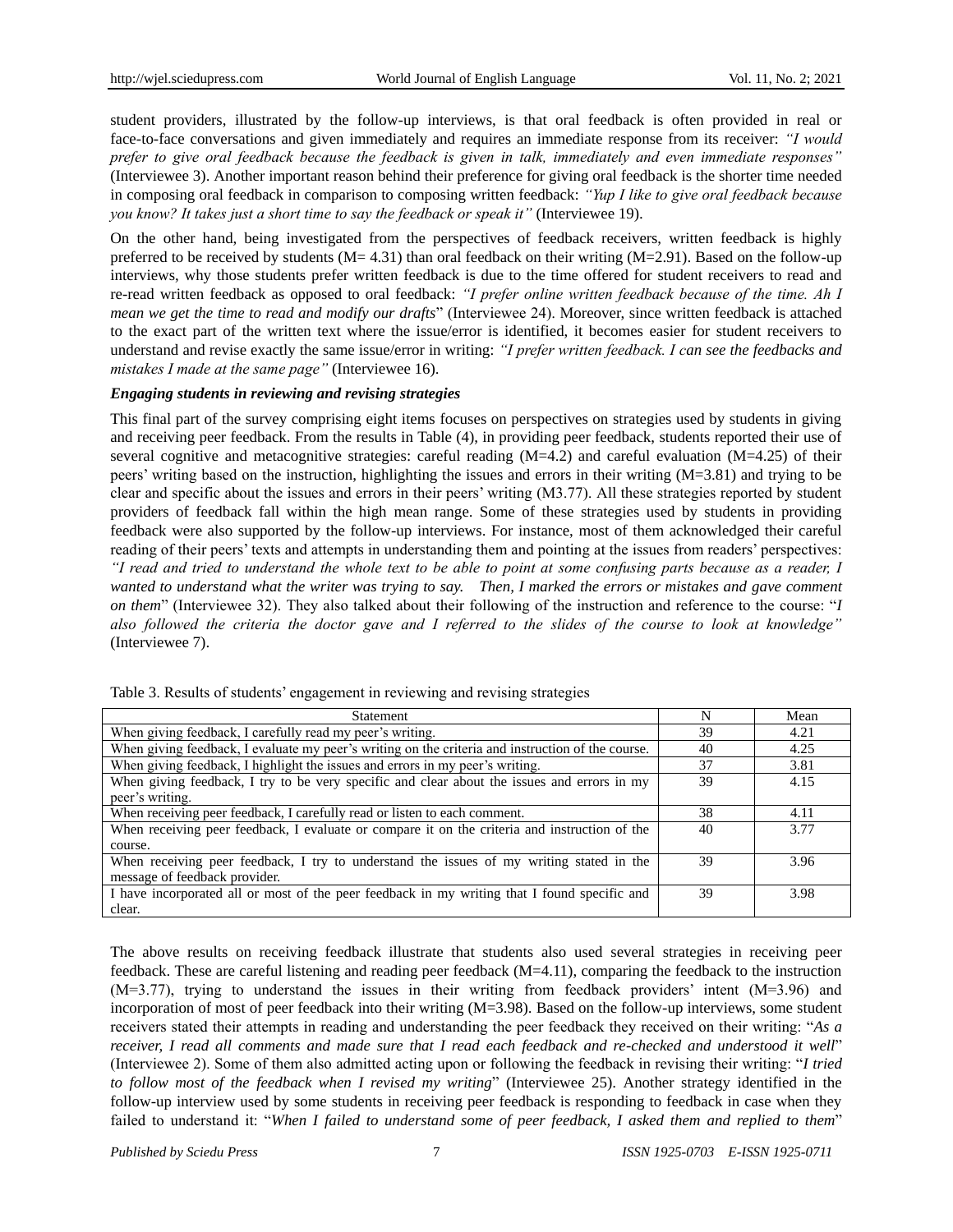# (Interviewee 39).

# **Students' perspectives on the challenging concerns arising from peer feedback**

The findings from the thematic analysis of the follow-up interviews revealed several challenges and concerns arising from the process of providing and receiving peer feedback faced by the students in this study. This section presents the findings as follows:

# *Challenges in providing peer feedback*

The findings show that feedback providers faced several challenging concerns in providing feedback on their peers' writing. First, some of the interviewees pointed at their lacking feeling of comfort upon providing feedback: "So sometimes, I don't feel comfortable to give feedback, but because we are in academic settings, we have to" (Interviewee 13).

In the follow up-interviews, as feedback providers, some students did not seem confident. When they were asked why they felt so, some of them stated that they are unable to identify the issues and errors in their peers' writing: "*I found it difficult to provide feedback because ah mmmm I could not see what the problems are"* (Interviewee 34). Another reason behind these students' lacking self-confidence is their English language proficiency: "*I just feel so bad. I am not proficient. I am not confident like others. Yeah that's it"* (Interviewee 6).

In this study, providing peer feedback on writing also turned out to be of a challenging concern for some student providers due to their fear and uncertainty of the accuracy of their feedback: *"For me, sometimes, I was like afraid because I was not sure if my feedback is correct or not*" (Interviewee 19). As feedback providers, students had to judge their peers' writing. However, some of the students felt shy to make judgment or evaluation of their peers' writing: "*I was really shy to evaluate my friends' writing if it was good or not because this is my nature*" (Interviewee 25).

# *Challenges in receiving peer feedback*

In this study, several challenges in receiving peer feedback were identified. From student receivers' perspectives, peer feedback is challenged by some students' concerns about the reliability of feedback or about the feedback providers' knowledge of the issues in their writing: "*So I cannot just follow my peer feedback. I mean how to say- I have some doubt about it*" (Interviewee 38). As they were asked why they have such doubt about peer feedback from the receiver perspective, while some interviewees compared their peers (feedback providers) to teachers' or instructors' feedback: *"I mean the feedback I get from peers is not as reliable as the one I get from the teacher",*  others questioned knowledge and expertise of peers as feedback providers: "*I mean my peers are like normal readers-like someone who is not expert in this".*

The follow-up interviews also revealed that student receivers of peer feedback found it difficult to understand some feedback they received on their writing: "*Sometimes, I could not understand what my classmate who give feedback on my writing exactly wants to do. I mean ambiguous*" (Interviewee 14). A few student receivers attributed this difficulty in understanding some peer feedback on their writing to the way feedback providers use the language in conveying the intended message to peers: "*Sometimes, the language itself of my peers when providing oral and written feedback. I found it difficult to understand"* (Interviewee 20).

The findings of the follow-up interviews also demonstrate that as receivers of peer feedback, especially oral feedback, most of the students expressed concerns about peer feedback due to some issues in speaking English (e.g., mispronunciation of some words): "*There might be misunderstanding because of the utterance of the words in oral feedback"* (Interviewee 4). Even each student receiver was asked to record the oral feedback given by his partner or peer, sometimes, the quality of records appeared to be another challenge for students: *"For me, I found that the oral feedback I recorded was not clear because of my mobile recording and also the noise around*" (Interviewee 15).

## **5. Discussion**

The current study investigated the opportunities for learning afforded by peer feedback from the perspectives of both student providers and receivers of feedback on their writing. The findings obtained from the survey and follow-up interviews with students demonstrated the perceived benefits of peer feedback. Regarding this, both providers and receivers reported their positive perception of the role of peer feedback in enhancing students' learning in general and writing in particular. For students' learning, providing and receiving peer feedback plays a significant role in engaging learners in meaningful and active learning, comparison of their existing knowledge with that of peers and integration of the knowledge of the subject. This particular finding is consistent with a recent study on peer feedback (Ion et al.,2018) that the role of peer feedback in enhancing active learning, developing cognitive and metacognitive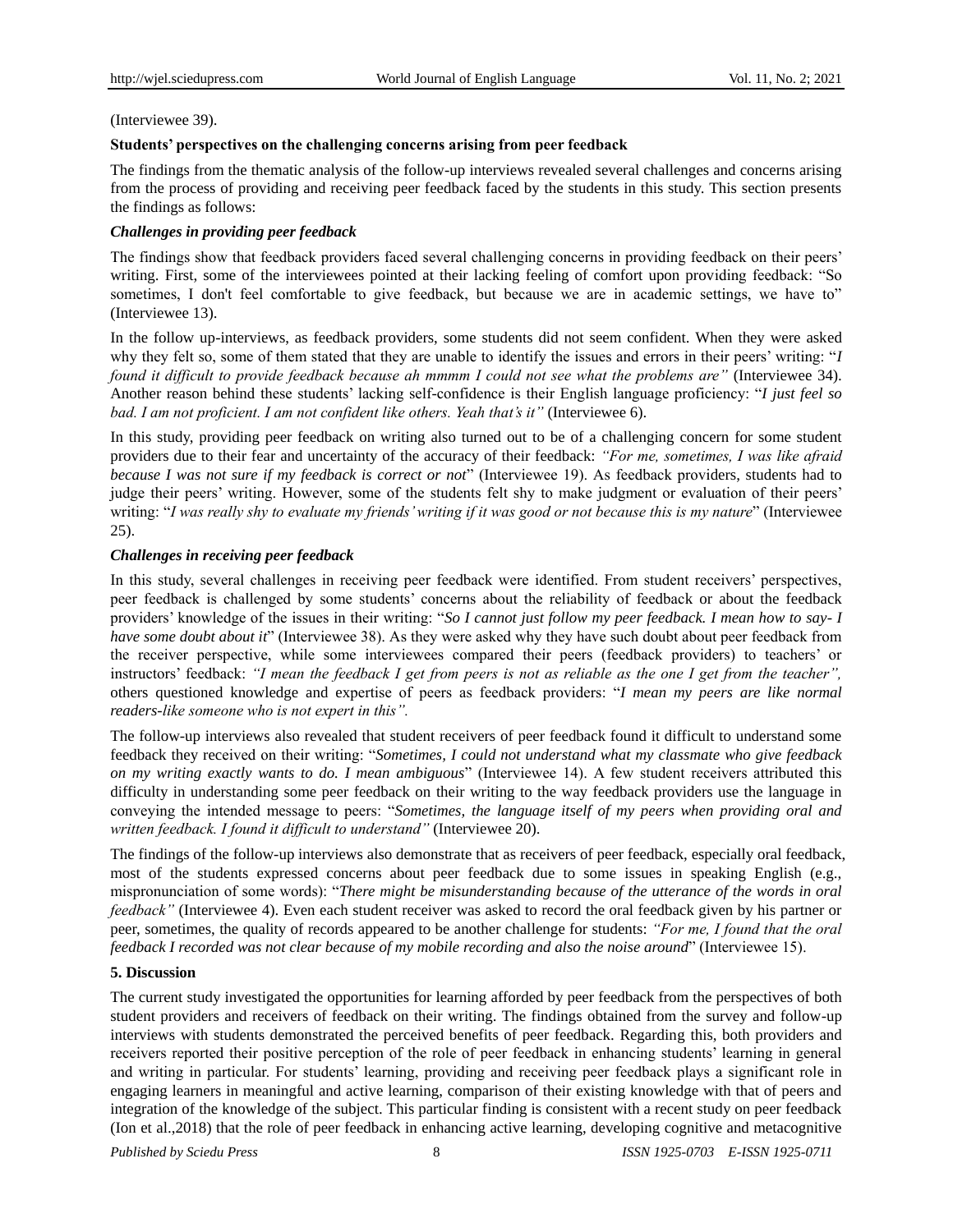strategies and improving integration of knowledge is not exclusive to student receivers of feedback, but also inclusive of feedback providers.

For the value of peer feedback in writing, in this study, both student providers and receivers valued peer feedback for it contributed to the quality of their writing, specifically the content, organization and language of their writing though the degree to which students valued this role of peer feedback in their writing somehow differed between providers and receivers and in terms of the aspects of writing. As students provide peer feedback on their classmates' writing, they can improve their writing through transfer of feedback giving to their own writing (Huisman et al., 2018; Nicol et al., 2014). In other words, from providing feedback, students can enhance their own writing (Kazemi et al., 2018;Ion et al. 2018). In this study, transfer of ideas could have occurred in the form of comparison. In other words, providing of peer feedback enables student providers to enhance their own writing by comparing it to the writing of peers (Liu et al., 2001; McConlogue, 2015) that they evaluate and learning from issues or mistakes in peers' writing (Kwok, 2008). For receivers, receiving peer feedback allows them to see their issues/errors from their peers' eyes and fix them.

In this study, exploring peer feedback involves students' feelings over peer feedback from the perspectives of student givers/providers and receivers. Specifically, the role of peer feedback in enhancing students' acceptance of others, satisfaction and confidence in others is realized by both providers and receivers of feedback. Yet, while its role in improving learners' acceptance of others is more highly perceived by feedback providers, its role in increasing satisfaction and confidence in others is more highly perceived by feedback receivers. This finding partly supports what was reported by Kazemi et al. (2018) on the role of peer feedback in raising students' confidence and in enhancing their acceptance of others documented in another study by Ion et al. (2018).

Students' perspectives on peer feedback in relation to their positive feelings also cover providers' and receivers' preference for the nature of feedback: positive or negative and for the mode of feedback: oral or written. For the nature of feedback, student providers highly prefer to give positive feedback for they appear to be aware of maintaining positive relationships with receivers through positive feedback. This result similar to Bradley's (2014) result on strategies used by feedback providers in maintaining good relationships with peers, such as toning down their critiques and directness in their comments and avoiding harshness in their comments. Student providers' preference for positive feedback as opposed to negative feedback is owing to the role of positive feedback in encouraging student receivers to revise their writing, creating a friendly atmosphere and avoiding embarrassment and conflicts (Tian & Li 2019). For feedback receivers, in contrast, they highly prefer receiving negative and critical feedback, which is somehow similar to the finding of another study (Kazemi et al., 2018). This underlies student receivers' awareness of the role of negative or critical feedback in assisting them to identify and fix the issues in their writing.

For the mode of peer feedback, the finding of this study revealed opposite preferences of providers and receivers of feedback. From the perspectives of providers, oral feedback is highly preferred than written feedback. The reasons inferred from the analysis of the follow-up interviews are its immediacy, requirement of an immediate response from the receiver and the less time consumed in its composition or formulation. On the other hand, this study revealed receivers' preference for written feedback, which is owing to the sufficient time after receiving written feedback, thus allowing receivers to read it several times, understand its message and fix the issues in their writing based on such feedback. This finding is contradictory to the finding of Tian and Li (2019) on student receivers' valuing of both oral and written feedback.

In this study, peer feedback beneficial for it engages learners in using various cognitive and metacognitive strategies: careful reading of peers' writing, evaluating it, highlighting the issues/errors or mistakes in their peers' writing and making attempts to be clear in providing feedback. It also engages students in learning how to compose their feedback, evaluate peers' writing (Kazemi et al., 2018; Kwok, 2008) and identify the issues in their peers' writing (Huisman et al., 2018). All these strategies are indicatives of the value of giving feedback for students' important reviewing skills (Bader et al. 2019). For student receivers, peer feedback engages learners in reading and understanding the intended messages provided by peers through feedback, comparing feedback to the instruction or criteria of the course, responding to feedback and acting upon or incorporating feedback in revising their writing. By so doing, feedback receivers are more likely to enhance their tasks (Ion et al. 2018; Tian & Li 2019).

The current study also attempted to identify the major challenging issues and concerns arising from peer feedback. From providers' perspectives, peer feedback is challenging for some students due to their lacking feeling of comfort as well as their low self-confidence in providing feedback. This result goes in line with result reported by Bradley (2014) that providers of feedback are often challenged by their low self-confidence, which is attributed by some of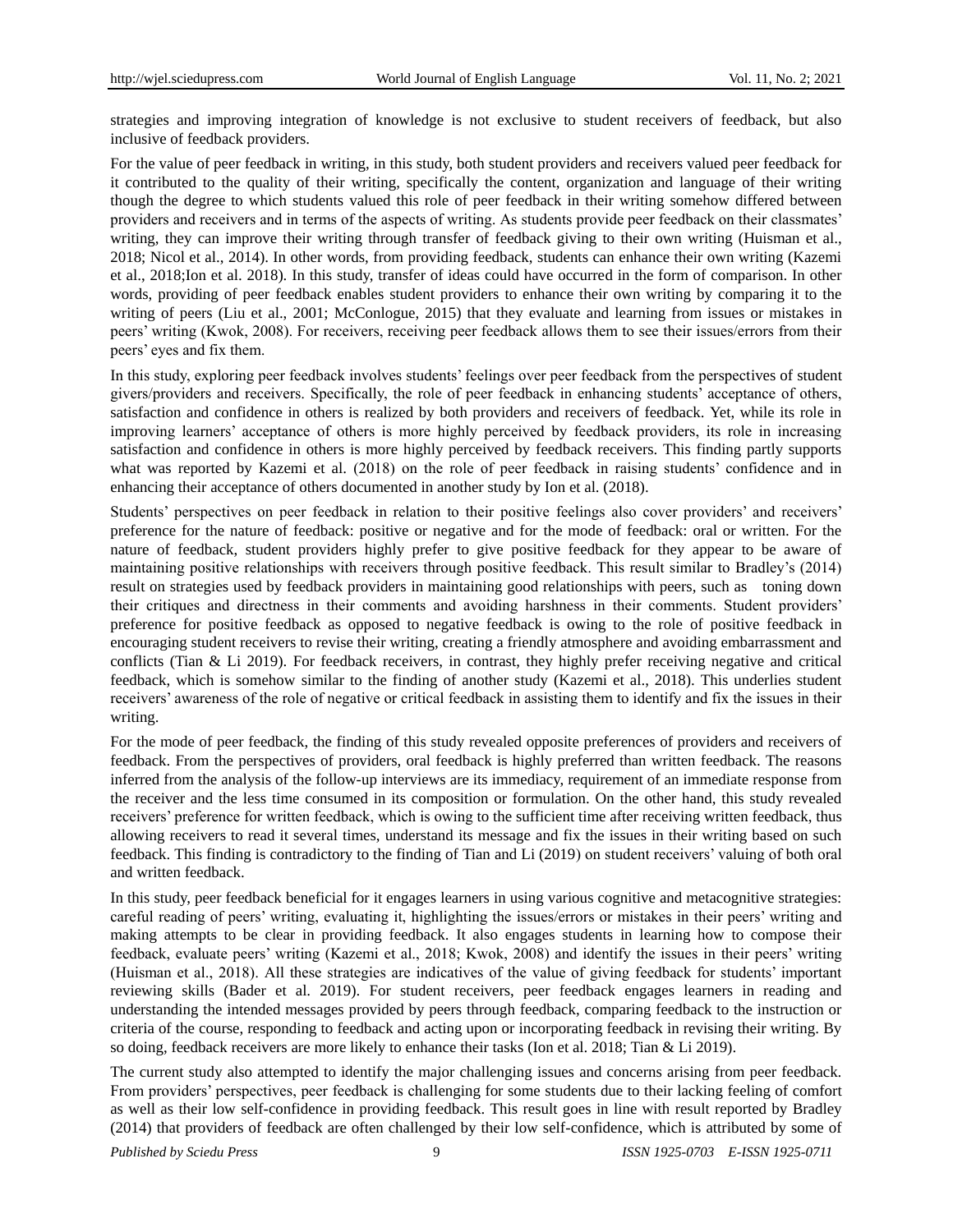the students in this study to their inability or failure to identify the problems and issues in their peers' writing. Another reason for their low self-confidence is their English proficiency.

In this study, providing peer feedback on writing appeared to be of a challenging concern for some providers because of their fear and uncertainty of the accuracy of their feedback. Another challenging concern for some student providers is their shyness over providing feedback on their peers' writing. According to Bradley (2014), students acting as providers of feedback may find it challenging to actively engage in the process of providing feedback due to their uncertainty about the accurateness of their feedback provided on their classmates' writing and shyness.

The present study also revealed several challenging concerns arising from peer feedback for student receivers. First, some receivers of peer feedback are challenged by their doubts about the reliability of feedback or about the knowledge of peers who provided the feedback on their writing. This is not new given that some previous studies reported such challenging issue of students' low perceived quality of peer feedback (Cartney,2010; Nicol et al., 2014). However, like the study of Bader et al. (2019), this study reported student receivers' questioning of the feedback providers' abilities to provide accurate feedback, especially since they are not experts.

Other issues faced by feedback receivers are related to their understanding of peer feedback. In other words, some students reported their failure to understand some peer feedback on their writing. This could be interpreted from student providers' language proficiency in English. The way some feedback providers use English for communicating their messages in peer feedback plays an important role in intangibility of feedback among feedback receivers (Maarof et al.,2018). This is more crucial especially in the context of providing oral feedback. In this study, utterances of some words in oral peer feedback represented a challenging concern for some feedback receivers as this might have led to misinterpretation of the intended messages. A final issue related to intangibility of peer feedback is the quality of records used in recording oral feedback. Some students found it difficult to understand the oral feedback recorded by them.

#### **6. Conclusion**

Based on the above findings, the current study has several pedagogical implications for EFL writing in higher education. First, the use of peer feedback as part of formative assessment of students' performance in writing classroom is important for it benefits both student providers and student receivers of feedback. Secondly, since student providers still face several challenging concerns about giving feedback on their classmates' writing, effective training sessions and instruction on how to evaluate peers' writing and how to provide formative feedback are necessary for students.

In addition, students should be encouraged to act as feedback providers in order to enable them to overcome their fears, shyness and lack of self-confidence in providing peer feedback. When training students in providing feedback, instructors should model oral and written feedback with an emphasis on the simple and clear language used in feedback. Students should be also encouraged to act as peer feedback receivers. They should be trained on how to evaluate peer feedback based on the instruction or the criteria of the writing task in the course, respond to it and integrate the feedback they evaluate as good in their writing.

The current study contributes to previous research on peer feedback as part of formative assessment in the EFL context from students' perspectives as feedback providers and receivers. Despite its rich insights into the opportunities and challenges in providing and receiving peer feedback, the study has several limitations that should be addressed for future research. The investigation reported in the current study focused on students' perspectives on peer feedback. However, the actual peer feedback was not analyzed due to the restricted scope of this paper. Therefore, a future study may build on the findings of the present study by analyzing the actual feedback to triangulate the findings. By so doing, future research may look at the differences or contradictions between actual peer feedback practices: giving and receiving of feedback and students' perspectives on giving and receiving peer feedback. The current study did not use students' reflections not or even records of their thoughts during the process of giving and receiving feedback. Future studies can use this type of data in order to provide enriching insights into what student providers think of when giving peer feedback and how student receivers react to peer feedback once receiving it. Finally, another interesting aspect of this research topic that needs to be investigated in future research is comparison between teachers' perspectives and students' perspectives on peer feedback in writing classrooms.

#### **References**

Bader, M., Burner, T., Hoem Iversen, S., & Varga, Z. (2019). Student perspectives on formative feedback as part of writing portfolios. *Assessment & Evaluation in Higher Education*, *44*(7), 1017-1028. https://doi.org/10.1080/02602938.2018.1564811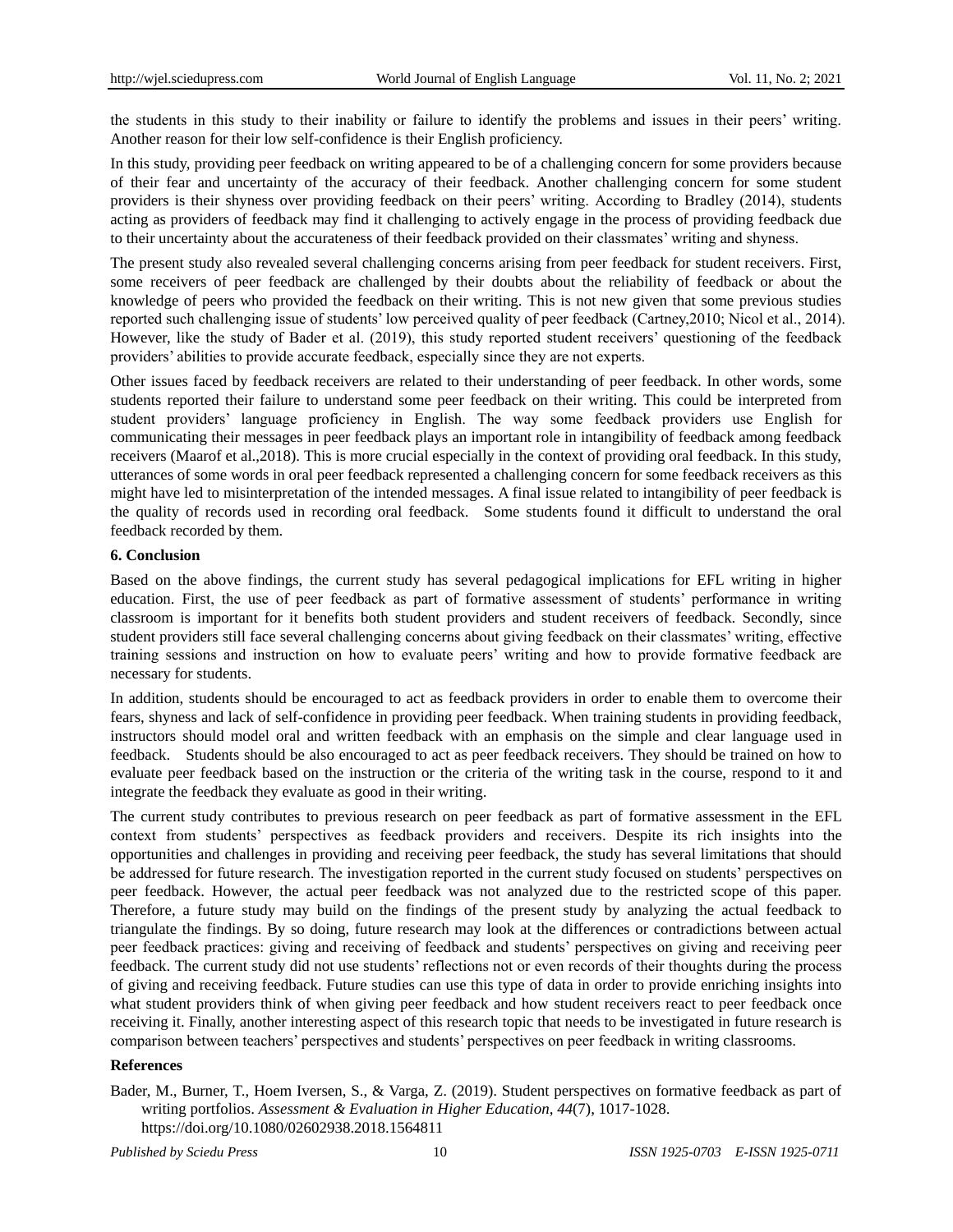- Bradley, L. (2014). Peer-reviewing in an intercultural wiki environment-student interaction and reflections. *Computers and Composition*, *34*, 80-95. https://doi.org/10.1016/j.compcom.2014.09.008
- Cartney, P. (2010). Exploring the use of peer assessment as a vehicle for closing the gap between feedback given and feedback used. *Assessment & Evaluation in Higher Education*, *35*(5), 551-564. https://doi.org/10.1080/02602931003632381
- Cho, K., & MacArthur, C. (2011). Learning by reviewing. *Journal of Educational Psychology*, *103*(1), 73-84. https://doi.org/10.1037/a0021950
- De Guerrero, M. C., & Villamil, O. S. (2000). Activating the ZPD: Mutual scaffolding in L2 peer revision. *The Modern Language Journal*, *84*(1), 51-68. https://doi.org/10.1111/0026-7902.00052
- Evans, C. (2013). Making sense of assessment feedback in higher education. *Review of educational research*, *83*(1), 70-120. https://doi.org/10.3102/0034654312474350
- Hanjani, A. M., & Li, L. (2014). Exploring L2 writers' collaborative revision interactions and their writing performance. *System*, *44*, 101-114. https://doi.org/10.1016/j.system.2014.03.004
- Holliway, D. R., & McCutchen, D. (2004). Audience perspective in young writers' composing and revising. In *Revision Cognitive and Instructional Processes* (pp. 87-101). Springer, Dordrecht. https://doi.org/10.1007/978-94-007-1048-1\_6
- Huisman, B., Saab, N., van Driel, J., & van den Broek, P. (2018). Peer feedback on academic writing: undergraduate students' peer feedback role, peer feedback perceptions and essay performance. *Assessment & Evaluation in Higher Education*, *43*(6), 955-968. https://doi.org/10.1080/02602938.2018.1424318
- Ion, G., Sánchez Martí, A., & Agud Morell, I. (2019). Giving or receiving feedback: which is more beneficial to students' learning? *Assessment & Evaluation in Higher Education, 44*(1), 124-138. https://doi.org/10.1080/02602938.2018.1484881
- J. W. Gaynor. (2020). Peer review in the classroom: student perceptions, peer feedback quality and the role of assessment. *Assessment & Evaluation in Higher Education, 45*(5), 758-775. https://doi.org/10.1080/02602938.2019.1697424
- Kazemi, M., Abadikhah, S., & Dehqan, M. (2018). EFL Students' Perceptions of Teacher Feedback and Intra-Feedback in Writing Essays. *Khazar Journal of Humanities and Social Sciences*, *21*(2), 26-49. https://doi.org/10.5782/2223-2621.2018.21.2.26
- Kwok, L. (2008). Students' perception of peer evaluation and teachers' role in seminar discussions. *Electronic journal of foreign language teaching*, *5*(1), 84-97.
- Liou, H. C., & Peng, Z. Y. (2009). Training effects on computer-mediated peer review. *System*, *37*(3), 514-525. https://doi.org/10.1016/j.system.2009.01.005
- Liu, E. Z. F., Lin, S. S., Chiu, C. H., & Yuan, S. M. (2001). Web-based peer review: the learner as both adapter and reviewer. *IEEE Transactions on education*, *44*(3), 246-251. https://doi.org/10.1109/13.940995
- Liu, J., & Sadler, R. W. (2003). The effect and affect of peer review in electronic versus traditional modes on L2 writing. *Journal of English for academic Purposes*, *2*(3), 193-227. https://doi.org/10.1016/S1475-1585(03)00025-0
- Liu, N. F., & Carless, D. (2006). Peer feedback: the learning element of peer assessment. *Teaching in Higher education*, *11*(3), 279-290. https://doi.org/10.1080/13562510600680582
- López-Pastor, V., & Sicilia-Camacho, A. (2017). Formative and shared assessment in higher education. Lessons learned and challenges for the future. *Assessment & Evaluation in Higher Education*, *42*(1), 77-97. https://doi.org/10.1080/02602938.2015.1083535
- Maarof, N., Yamat, H., & Li, K. L. (2011). Role of teacher, peer and teacher-peer feedback in enhancing ESL students' writing. *World Applied Sciences Journal*, *15*(Innovation and Pedagogy for Lifelong Learning), 35-29.
- McConlogue, T. (2015). Making judgements: investigating the process of composing and receiving peer feedback. *Studies in Higher Education*, *40*(9), 1495-1506. https://doi.org/10.1080/03075079.2013.868878
- *Published by Sciedu Press* 11 *ISSN 1925-0703 E-ISSN 1925-0711* Nicol, D., Thomson, A., & Breslin, C. (2014). Rethinking feedback practices in higher education: a peer review perspective. *Assessment & Evaluation in Higher Education*, *39*(1), 102-122. https://doi.org/10.1080/02602938.2013.795518